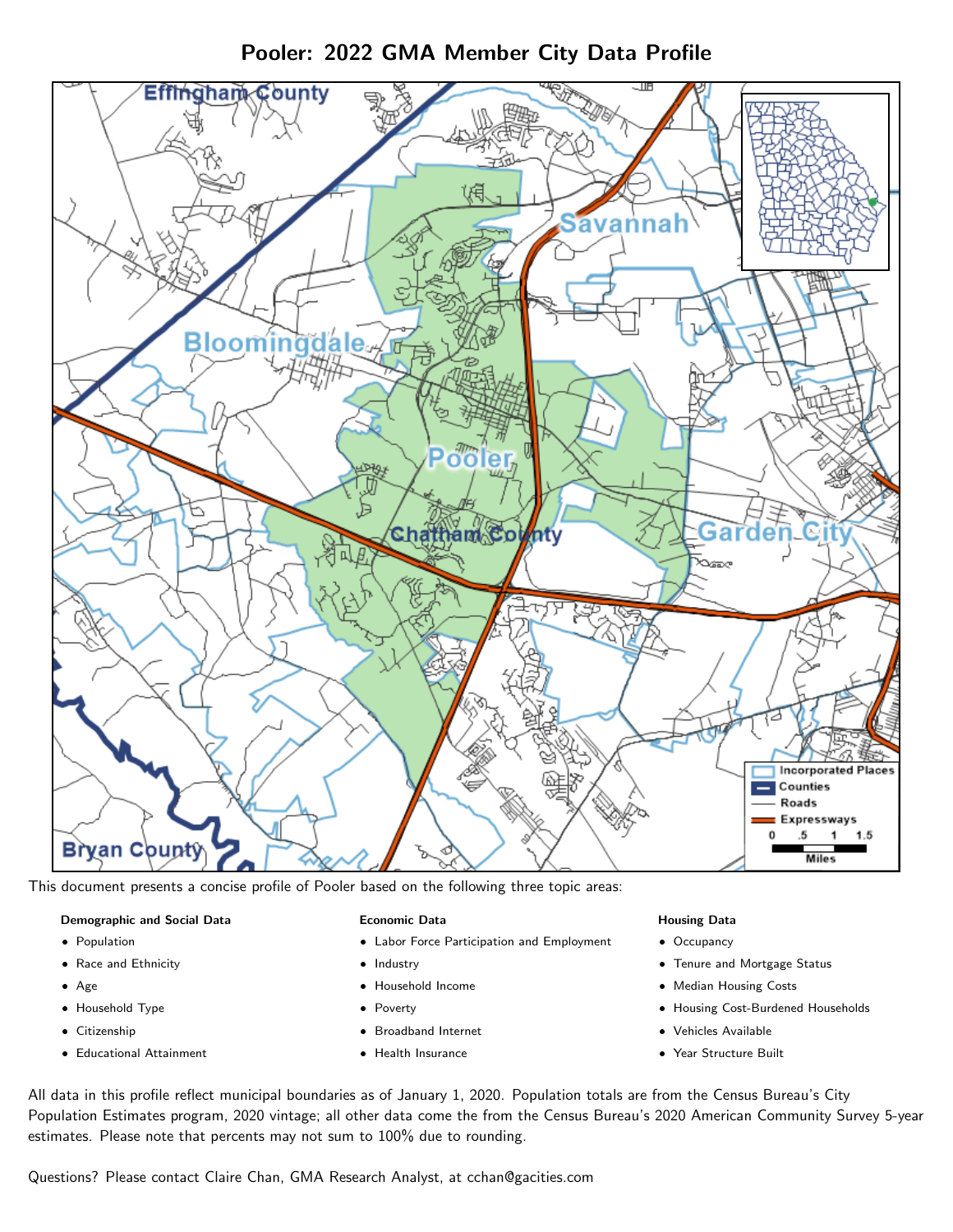# Pooler: Demographic and Social





Source: American Community Survey, 2020 5-year estimates, table B01001 Source: American Community Survey, 2020 5-year estimates, table B11001

**Citizenship** 



Source: American Community Survey, 2020 5-year estimates, table B05002 Source: American Community Survey, 2020 5-year estimates, table B15002

Race and Ethnicity



Source: U.S. Census Bureau, City Population Estimates, 2020 vintage Source: American Community Survey, 2020 5-year estimates, table B03002

## Household Type



#### Educational Attainment



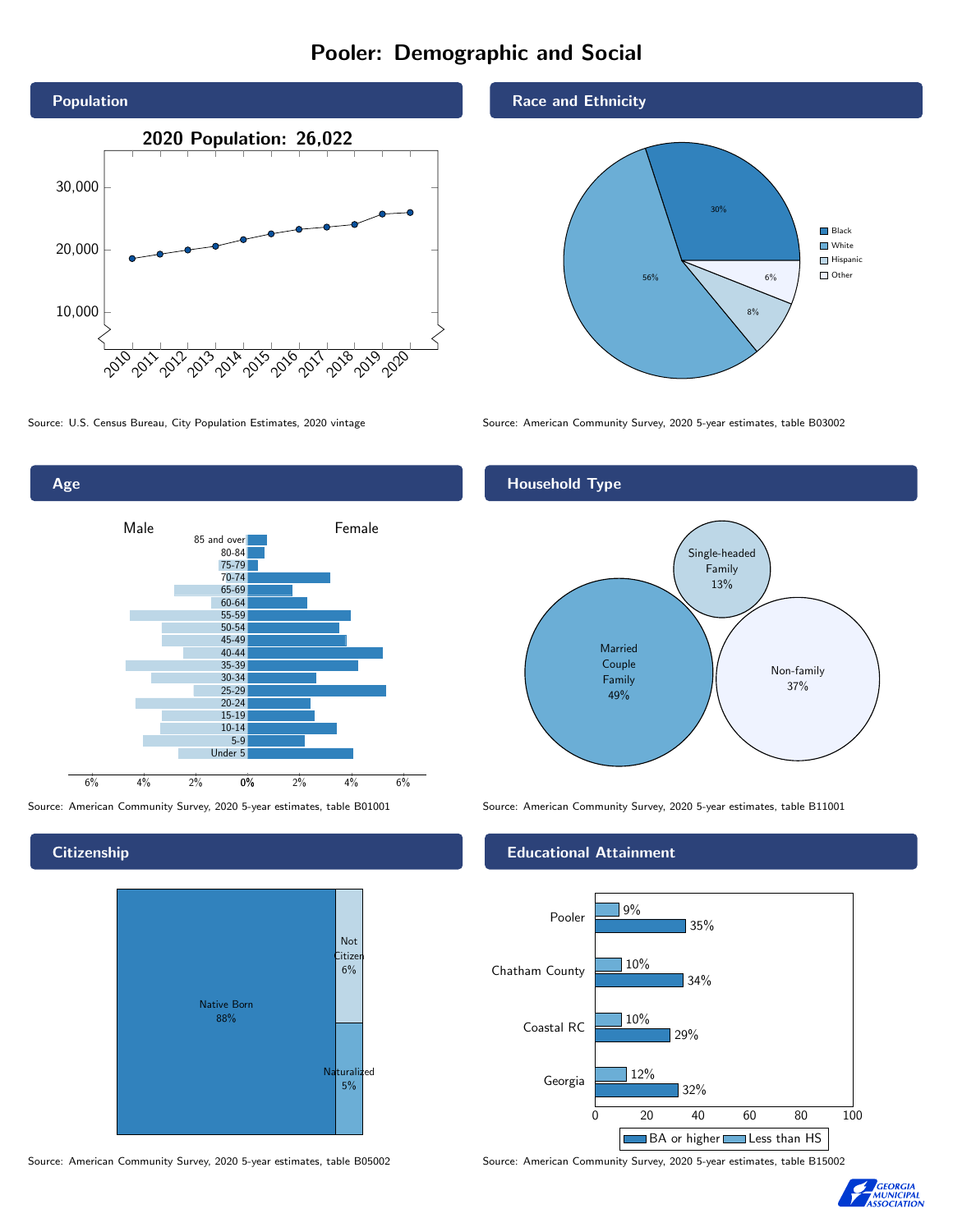# Pooler: Economic



Source: American Community Survey, 2020 5-year estimates, table B23001 Note: Unemployment rate is based upon the civilian labor force.



| Agriculture, forestry, fishing and hunting, and mining      | $0\%$ |
|-------------------------------------------------------------|-------|
| Construction                                                | 5%    |
| Manufacturing                                               | 13%   |
| <b>Wholesale Trade</b>                                      | 3%    |
| Retail Trade                                                | 15%   |
| Transportation and warehousing, and utilities               | 9%    |
| Information                                                 | $2\%$ |
| Finance and insurance, real estate, rental, leasing         | 8%    |
| Professional, scientific, mgt, administrative, waste mgt    | 8%    |
| Educational services, and health care and social assistance | 21%   |
| Arts, entertainment, recreation, accommodation, food        | 9%    |
| service                                                     |       |
| Other services, except public administration                | $4\%$ |
| Public administration                                       | 5%    |

Source: American Community Survey, 2020 5-year estimates, table C24030



Source: American Community Survey, 2020 5-year estimates, tables B19013 and B19025 Source: American Community Survey, 2020 5-year estimates, table B17010



#### Poverty



### **Health Insurance**



Source: American Community Survey, 2020 5-year estimates, table B28002 Source: American Community Survey, 2020 5-year estimates, table B18135